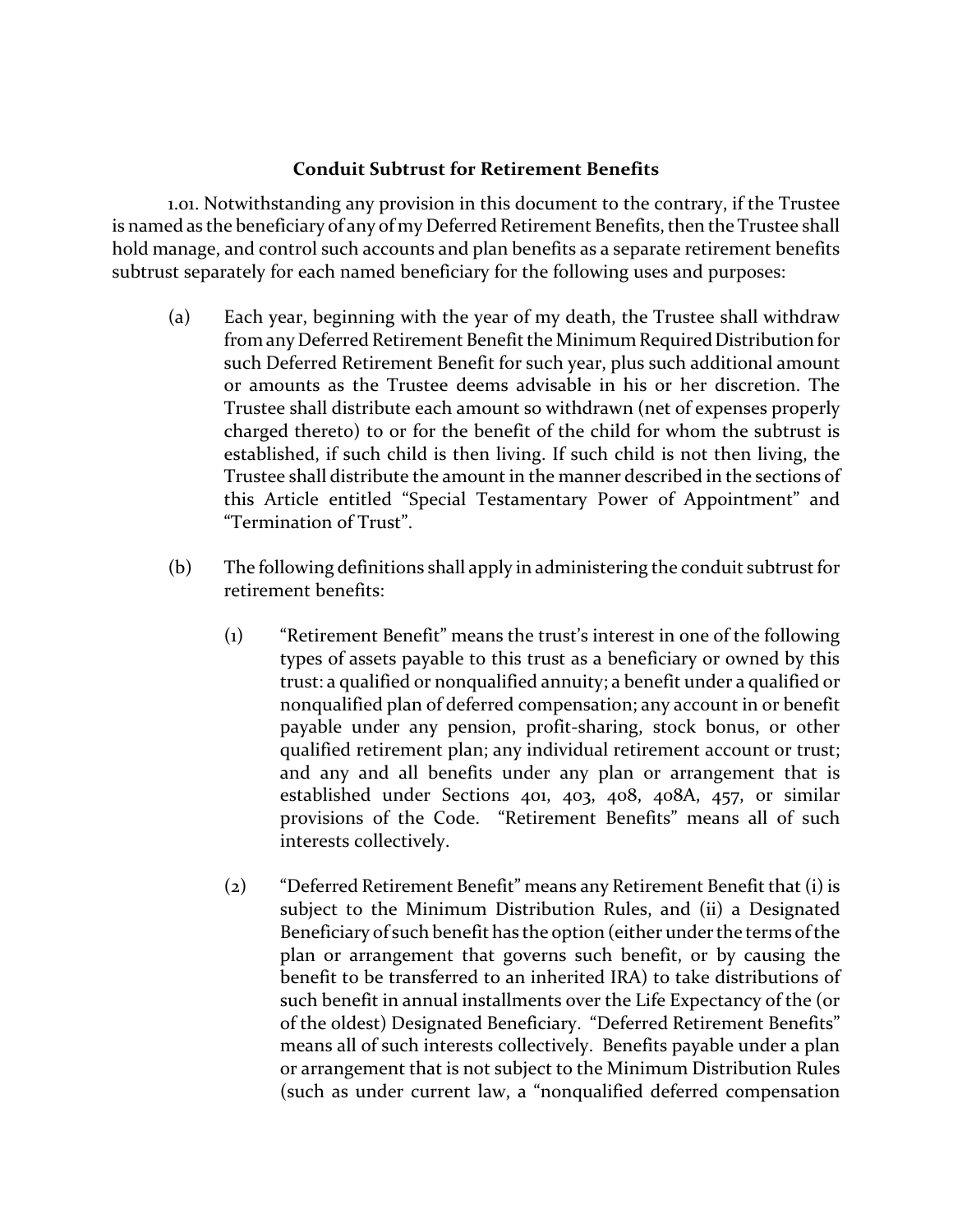plan") are not Deferred Retirement Benefits.

- (3) "Minimum Distribution Rules" means the rules of Section  $40(a)(9)$  of the Code, including regulations thereunder.
- (4) The "Minimum Required Distribution" with respect to any Retirement Benefit for any year means (i) the value of the Retirement Benefit determined as of the preceding year-end, divided by (ii) the applicable Distribution Period; or such greater or lesser amount as the Trustee shall be required to withdraw under the laws then applicable to this trust to avoid penalty. Notwithstanding the foregoing, the Minimum Required Distribution for the year of my death shall mean (x) the amount (if any) that was required to be distributed to me with respect to such benefit during such year under the Minimum Distribution Rules, minus (y) amounts actually distributed to me with respect to such benefit during such year.
- (5) The terms "Life Expectancy", "Designated Beneficiary", and "Applicable Distribution Period" each have the same meaning as under the Minimum Distribution Rules.

## **Special Testamentary Power of Appointment**

1.02. Upon the death of the child for whom the trust is named, the then-remaining principal and undistributed income of the trust named for such child shall be distributed in such proportions and in such manner to or for the benefit of any one or more persons or entities as the child for whom the trust is named may appoint by specific reference in his or her Last Will and Testament (admitted to probate). The power herein granted shall in no event be exercised by the child for whom the trust is named in favor of himself/herself, his or her creditors, his or her estate or the creditors of his or her estate. The power shall not be exercisable for the purpose of discharging a legal obligation of the child for whom the trust is named and shall not be exercisable for his or her pecuniary benefit. In exercising the power herein granted, the child for whom the trust is named may appoint outright or in trust, partly outright and partly in trust, and create life or remainder interests including one or more of such interests to the same or different appointees, create new and further powers of appointment, and may impose any condition or restriction upon such appointment, including spendthrift provisions, as may be lawful; provided that the beneficiaries of such appointment must be within the objects of the power granted herein; and further provided that no such exercise of the power herein granted or any new and further power of appointment created pursuant hereto shall cause the term of any trust hereunder or created hereunder to extend beyond the time for termination set out in the Section herein entitled "Rule Against Perpetuities." The Trustee may rely upon an instrument admitted to probate as the Last Will and Testament of the child for whom the trust is named, but if my Trustee has no written notice of the existence of such a Will within a period of twelve (12) months